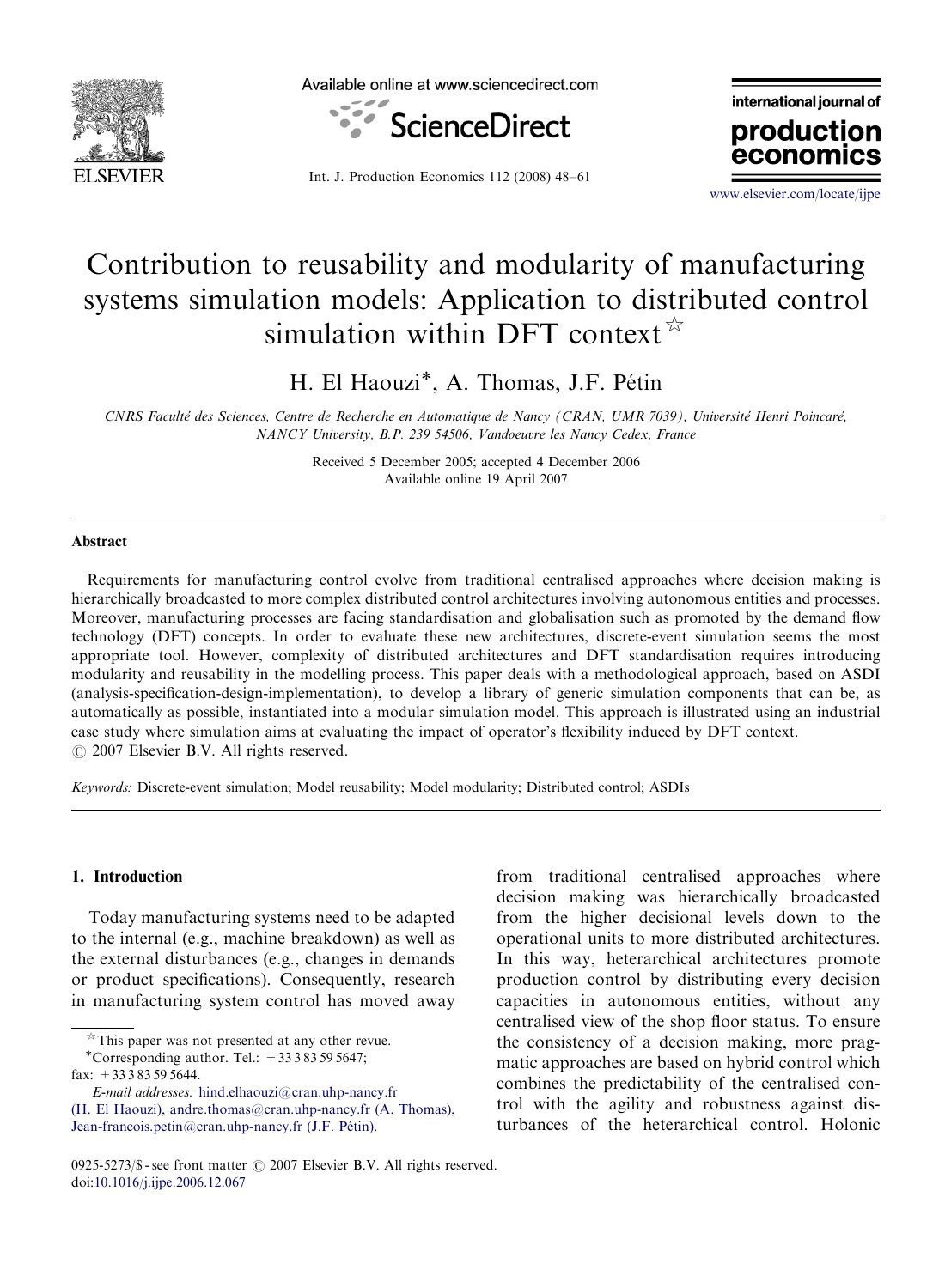Manufacturing Systems (HMS) has been suggested as a concept for these future manufacturing systems [\(Koestler, 1967](#page--1-0)).

In order to evaluate these new manufacturing systems or to choose a management production organisation rather than another, [Law and Kelton](#page--1-0) [\(1991\)](#page--1-0) showed that discrete-event simulation is the more adaptable method (in the following, the term simulation will always be related to discrete-event simulation). While simulation has much strength, it is difficult to identify in a given model the different flows that are processed by the system. Consequently, decisional and physical systems cannot be separated in the model which is a serious limitation for evaluation of several control policies without a complete simulation model redesign. It emphasises the need for an underlying modelling discipline or structured approach [\(Douglas et al., 2002](#page--1-0)) to guarantee modularity and thus facilitate modification on the model. Moreover, nowadays the majority of companies are evolving towards a standardisation of their various physical and decisional processes to ensure coherence and interoperability of their processes. In this way, Trane Company, which is our industrial case study, chose to implement the demand flow technology (DFT) principles ([Costanza, 1996](#page--1-0)) to standardise all its 29 production sites. DFT methodology is a particular implementation of Just-in-Time concepts, where all production lines are structured in the same way in every shop floor. Consequently, all shop floor production lines have to be modelled in a similar way. This fact justifies the need of reusability of process models to be used in simulation. Effectively, it is obvious that the time savings in simulation model design can be obtained if it is possible to reuse some simulation model modules to construct new assembly line models.

In this paper, we propose a structured approach (ASDI-dc) to build reusable and modular simulation models for manufacturing systems with distributed control. This approach is based on the ASDI (analysis-specification-design-implementation) [Kellert and Force \(1998a, b\)](#page--1-0) methodology, which implements the object-oriented concepts and a systemic modelling framework to the simulation techniques. The main goal of our study will be to give a framework to generate automatically specific models from generic ones by using standards objects and automated functions in DFT context. According to the Trane objectives, this framework could be used by a person who is not necessarily an expert in

software tools. The remainder of this paper is organised as follows. In Section 2, we highlight the reusability and modularity challenges in distributed control context. Section 3 presents the proposed methodological approach. Section 4 describes an industrial application related to an assembly line manufacturing. In Section 5 we will discuss the credibility of the reuse and the modularity. Conclusions and open issues for future research will be presented in Section 6.

### 2. Reusability and modularity challenges

In order to face requirements for distributed control in simulation models, this section stresses reuse and modularity challenges, and presents a comparative study between some simulation modelling methodologies.

## 2.1. Simulation models modularity

The concept of modularity in software development refers to the encapsulation of key subsystems, objects and components behind well-defined and relatively stable interfaces. This facilitates the integration of these components with multiple applications, as well as the evolution or possible re-implementation of these components with minimal impact on the applications using them.

Nowadays, the concept of modularity has been introduced as a logical choice in the complex systems organisation and it can be applied:

- $\bullet$  to gather elements (model elements, meta-model elements, as meta-meta-model elements),
- $\bullet$  to classify group modelling elements in different subject areas,
- $\bullet$  to allow the representation of the extension of such groups (ability to describe a group as an extension of other group),
- $\bullet$  to allow nesting of such groups (in order to clarify organization),
- $\bullet$  to allow the representation of the dependencies between such groups (ability to describe the fact that elements defined in a group).

In the area of system modelling, modularity is used to improve system understanding, to reduce the model complexity, and to facilitate the reuse of standardised components. For example, systemic view subdivides the manufacturing system into three main subsystems: The physical factory subsystem,